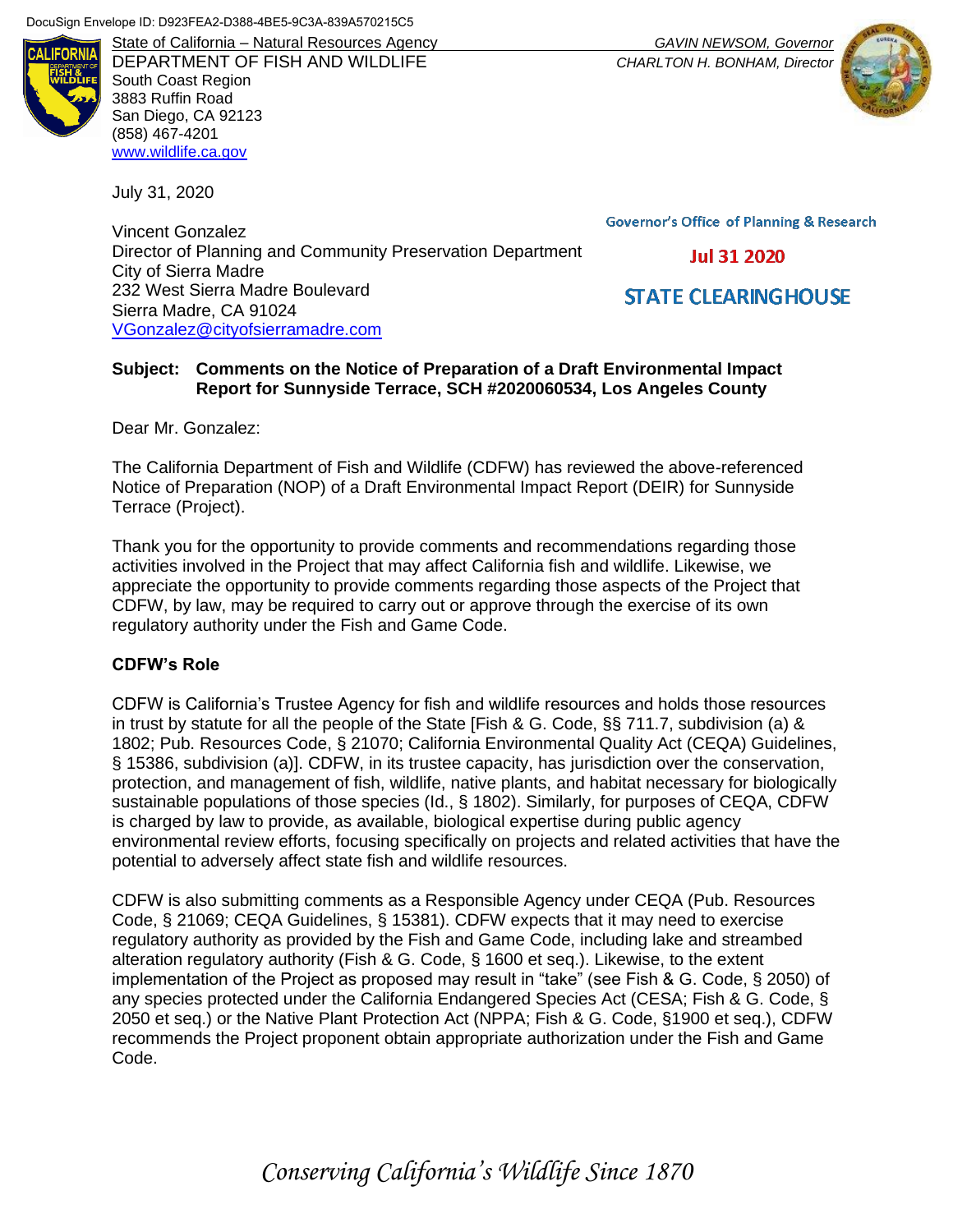DocuSign Envelope ID: D923FEA2-D388-4BE5-9C3A-839A570215C5

Vincent Gonzalez City of Sierra Madre July 31, 2020 Page 2 of 11

**Project Location:** The Project site is located at 700 N. Sunnyside Avenue, Sierra Madre, CA 91024. The site is along the northern urban fringe of the City of Sierra Madre. It is surrounded to the west, south and southeast by residential development. Immediately east is the Bailey Canyon Wilderness Park. To the north is located the Mater Dolorosa Community.

**Project Description/Objectives:** The proposed project will develop approximately the lower 20 acres of property with a residential development of 42 detached single-family dwellings, a 3 to 3.5 acre dedicated neighborhood park, and dedication of approximately 45 acres of open space to the City of Sierra Madre.

# **COMMENTS AND RECOMMENDATIONS**

CDFW offers the following comments and recommendations to assist the City of Sierra Madre (City) in adequately identifying and/or mitigating the Project's significant, or potentially significant, direct and indirect impacts on fish and wildlife (biological) resources.

# **Specific Comments**

- 1) Nesting Birds. Attachment B, Project Configuration and aerial photography, indicate the presence of trees and other vegetation on the Project site and within the vicinity. This vegetation may provide potential nesting habitat where Project activities may impact nesting birds. A review of California Natural Diversity Database (CNDDB) indicate occurrences of special status bird species, including least Bell's vireo (*Vireo bellii pusillus*), within 2 miles of the Project vicinity. Project activities occurring during the breeding season of nesting birds could result in the incidental loss of fertile eggs, or nestlings, or otherwise lead to nest abandonment in trees directly adjacent to the Project boundary. The Project could also lead to the loss of foraging habitat for sensitive bird species.
	- a) CDFW recommends that measures be taken, primarily, to avoid Project impacts to nesting birds. Migratory nongame native bird species are protected by international treaty under the Federal Migratory Bird Treaty Act (MBTA) of 1918 (Code of Federal Regulations, Title 50, § 10.13). Sections 3503, 3503.5, and 3513 of the California Fish and Game Code prohibit take of all birds and their active nests including raptors and other migratory nongame birds (as listed under the Federal MBTA).
	- b) Proposed Project activities including (but not limited to) staging and disturbances to native and nonnative vegetation, structures, and substrates should occur outside of the avian breeding season which generally runs from February 15 through August 31 (as early as January 1 for some raptors) to avoid take of birds or their eggs. If avoidance of the avian breeding season is not feasible, CDFW recommends surveys by a qualified biologist with experience in conducting breeding bird surveys to detect protected native birds occurring in suitable nesting habitat that is to be disturbed and (as access to adjacent areas allows) any other such habitat within 300-feet of the disturbance area (within 500-feet for raptors). Project personnel, including all contractors working on site, should be instructed on the sensitivity of the area. Reductions in the nest buffer distance may be appropriate depending on the avian species involved, ambient levels of human activity, screening vegetation, or possibly other factors.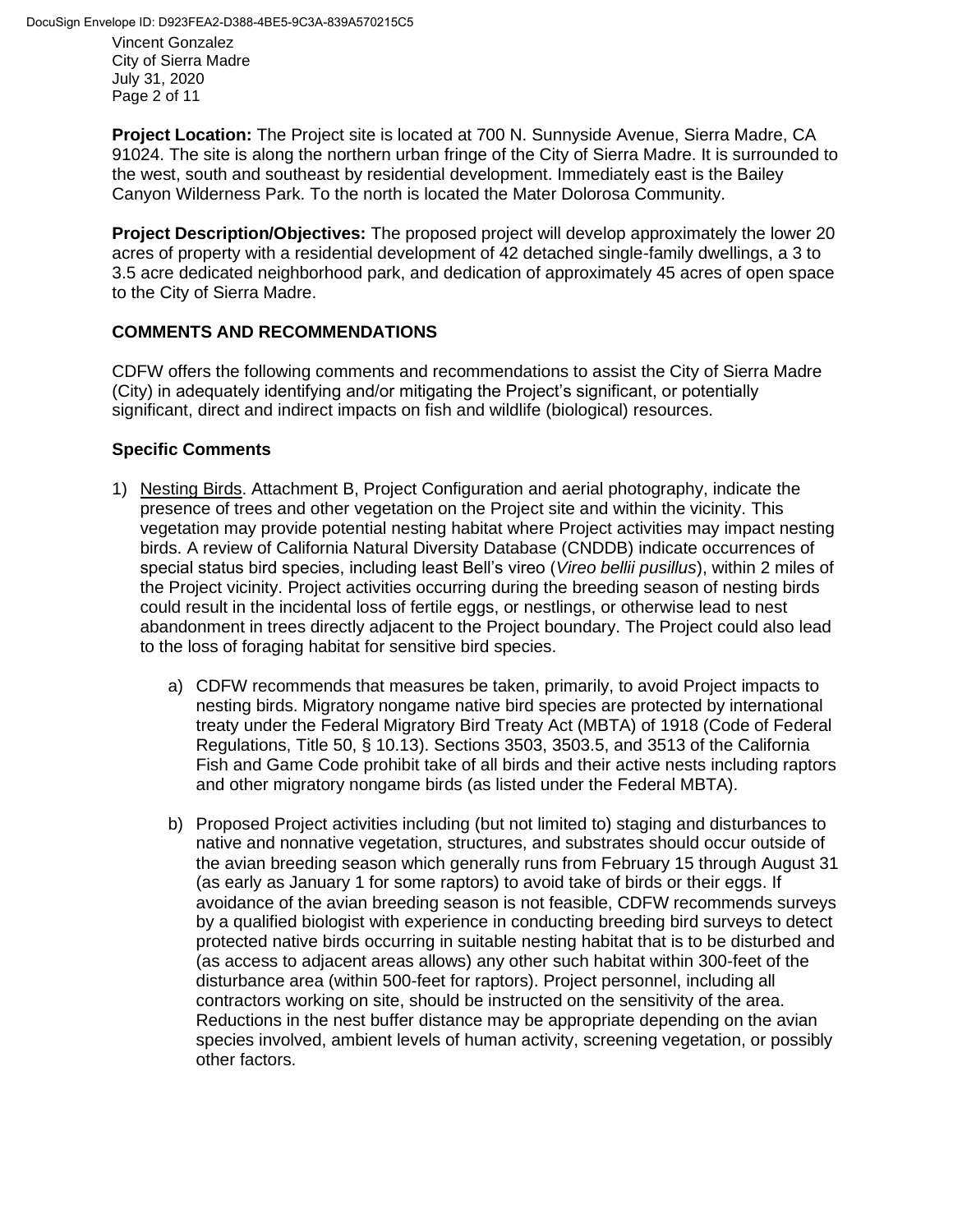Vincent Gonzalez City of Sierra Madre July 31, 2020 Page 3 of 11 DocuSign Envelope ID: D923FEA2-D388-4BE5-9C3A-839A570215C5

- 2) Bumble Bee. A review of CNDDB indicate three occurrences of Crotch bumble bee (*Bombus crotchii*) within 5 miles west of the Project vicinity. Project ground disturbing activities may result in crushing or filling of active bee colonies, causing the death or injury of adults, eggs, and larvae. The Project may remove bee habitat by eliminating vegetation that may support essential foraging habitat. Impacts to Crotch's bumble bee could result from ground disturbing activities. Project disturbance activities could result in mortality or injury to hibernating bees, as well as temporary or long-term loss of suitable foraging habitats. Construction during the breeding season of bees could result in the incidental loss of breeding success or otherwise lead to nest abandonment.
	- a) CDFW recommends that measures be taken, primarily, to avoid Project impacts to Crotch bumble bee. On June 12, 2019, the California Fish and Game Commission accepted a petition to list the crotch bumble bee as endangered under the California Endangered Species Act ("CESA"), determining the listing "may be warranted" and advancing the species to the candidacy stage of the CESA listing process.
	- b) CDFW recommends, within one year prior to vegetation removal and/or grading, a qualified entomologist familiar with the species behavior and life history should conduct surveys to determine the presence/absence of Crotch's bumble bee. Surveys should be conducted during flying season when the species is most likely to be detected above ground, between March 1 to September 1 (Thorp et al. 1983). Survey results including negative findings should be submitted to CDFW prior to initiation of Project activities. If "take" or adverse impacts to Crotch's bumble bee cannot be avoided either during Project activities or over the life of the Project, the City must consult CDFW to determine if a CESA incidental take permit is required (pursuant to Fish & Game Code, § 2080 et seq.).
- 3) California Endangered Species Act (CESA). A review of CNDDB indicates several occurrences within 2 miles of the Project vicinity of least Bell's vireo a CESA-listed species. Project related activities may adversely impact potential habitat for this species. CDFW considers adverse impacts to a species protected by CESA to be significant without mitigation under CEQA. As to CESA, take of any endangered, threatened, candidate species, or State-listed rare plant species that results from the Project is prohibited, except as authorized by state law (Fish and G. Code, §§ 2080, 2085; Cal. Code Regs., tit. 14, §786.9). Consequently, if the Project, Project construction, or any Project-related activity during the life of the Project will result in take of a species designated as endangered or threatened, or a candidate for listing under CESA, CDFW recommends that the Project proponent seek appropriate take authorization under CESA prior to implementing the Project. Appropriate authorization from CDFW may include an Incidental Take Permit (ITP) or a Consistency Determination in certain circumstances, among other options [Fish & G. Code, §§ 2080.1, 2081, subds. (b) and (c)]. Early consultation is encouraged, as significant modification to a Project and mitigation measures may be required in order to obtain a CESA Permit. Revisions to the Fish and Game Code, effective January 1998, may require that CDFW issue a separate CEQA document for the issuance of an ITP unless the Project CEQA document addresses all Project impacts to CESA-listed species and specifies a mitigation monitoring and reporting program that will meet the requirements of an ITP. For these reasons, biological mitigation monitoring and reporting proposals should be of sufficient detail and resolution to satisfy the requirements for a CESA ITP.
- 4) Bat Species. A review of CNDDB indicates occurrences of several bat species within the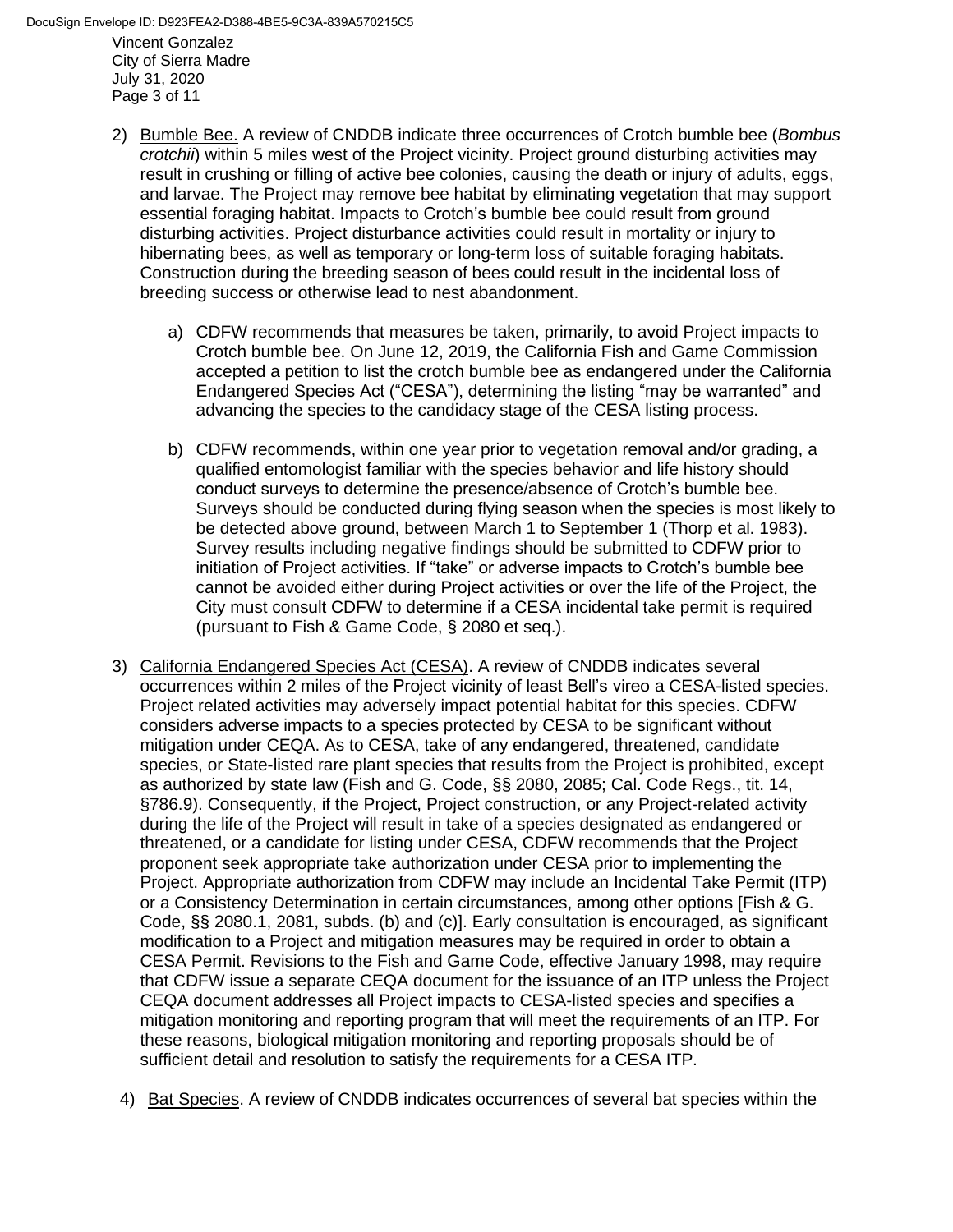July 31, 2020 Page 4 of 11

> Project vicinity. These species include, pallid bat (*Antrozous pallidus*), western mastiff bat (*Eumops perotis californicus*), hoary bat (*Lasiurus cinereus*), the pallid and the western mastiff are both California species of special concern. Despite the high diversity and sensitivity of bats in Southern California, numerous bat species are known to roost in trees and structures throughout Los Angeles county. Project activities may have the potential to adversely impact bat populations within the vicinity.

Bats are considered non-game mammals and are afforded protection by state law from take and/or harassment (Fish and Game Code § 4150, California Code of Regulations § 251.1). A DEIR should provide a thorough discussion of potential impacts to bats from construction and operation of the Project to adequately disclose potential impacts and to identify appropriate avoidance and mitigation measures. The CEQA document shall describe feasible measures which could minimize significant adverse impacts (CEQA Guidelines §15126.4[a][1]).

- 5) Landscaping. Attachment B, Project Configuration indicate the potential for landscaping, as the future development will be residential and park space. Habitat loss and invasive plants are a leading cause of native biodiversity loss. Invasive plant species spread quickly and can displace native plants, prevent native plant growth, and create monocultures. CDFW recommends using native, locally appropriate plant species for landscaping on the Project site. CDFW recommends invasive/exotic plants, including pepper trees (*Schinus* genus) and fountain grasses (*Pennisetum* genus), be restricted from use in landscape plans for this Project. A list of invasive/exotic plants that should be avoided as well as suggestions for better landscape plants can be found at [https://www.cal](https://www.cal-ipc.org/solutions/prevention/landscaping/)[ipc.org/solutions/prevention/landscaping/.](https://www.cal-ipc.org/solutions/prevention/landscaping/)
- 6) Tree Removal: Attachment B, Project Configuration as well as aerial photography indicate the presence of trees in areas of the Project site that will be developed for housing. Habitat loss is one of the leading causes of native biodiversity loss. To compensate for any loss of trees, CDFW recommends replacing all non-native trees removed as a result of the proposed work activities at least a 1:1 ratio with native trees. CDFW recommends replacing native trees at least a 3:1 ratio with a combination of native trees and/or appropriate understory and lower canopy plantings.
	- a) Due to tree removal, Project activities have the potential to result in the spread of tree insect pests and disease into areas not currently exposed to these stressors. This could result in expediting the loss of oaks, alders, sycamore, and other trees in California which support a high biological diversity including special status species. To reduce impacts to less than significant the final environmental document should describe an infectious tree disease management plan and how it will be implemented in order to avoid significant impacts under CEQA. All trees identified for removal resulting from the Project should be inspected for contagious tree diseases including but not limited to: thousand canker fungus (*Geosmithia morbida*), see [http://www.thousandcankers.com/;](http://www.thousandcankers.com/) Polyphagous Shot Hole Borer (*Euwallacea spp*.), see [http://eskalenlab.ucr.edu/avocado.html\)](http://eskalenlab.ucr.edu/avocado.html); and goldspotted oak borer (*Agrilus auroguttatus), see* [http://ipm.ucanr.edu/PMG/PESTNOTES/pn74163.html.](http://ipm.ucanr.edu/PMG/PESTNOTES/pn74163.html) To avoid the spread of infectious tree diseases, diseased trees should not be transported from the Project site without first being treated using best available management practices relevant for each tree disease observed.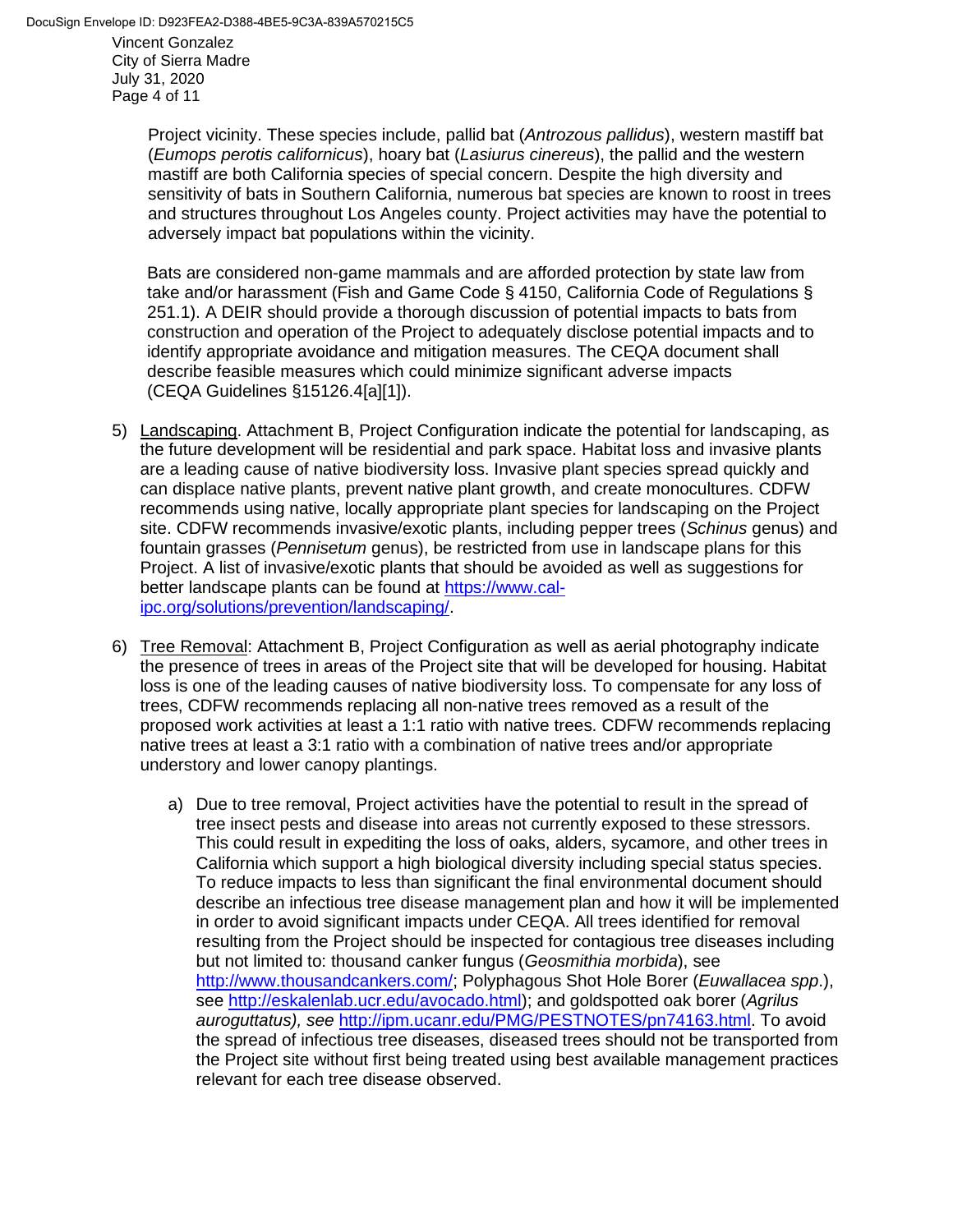Vincent Gonzalez City of Sierra Madre July 31, 2020 Page 5 of 11 DocuSign Envelope ID: D923FEA2-D388-4BE5-9C3A-839A570215C5

- 7) Fuel Modification. According to the County of Los Angeles Fire Hazard Severity Zones Map, the Project site is within Hazard Class 3, which indicates a very high fire hazard area. This may indicate that Project activities may include fuel modification within around the Project boundary. The DEIR should include information as to how the Project or adjacent land may be affected by fuel modification requirements. Fuel modification should not adversely impact resources in areas adjacent or mitigation lands. A discussion of any fuel modification requirements for this Project should be included in the DEIR to allow CDFW to assess potential impacts to biological resources. CDFW recommends all fuel modification requirements be met on the Project, and not in mitigation lands or habitat adjacent to the Project. Habitat being subjected to fuel modification (e.g., thinning, trimming, removal of mulch layer) should be considered an impact to these vegetation communities and mitigated accordingly. CDFW also recommends any irrigation proposed in fuel modification zones drain back into the development and not onto natural habitat land as perennial sources of water allow for the introduction of invasive Argentine ants.
- 8) Human-Wildlife Interface. Due to the location of the Project site just in the foothills of the San Gabriel mountains and at the edge of the black bear (*Ursus americanus*) and mountain lion range (*Puma concolor*), CDFW recommends the City require the use of bear-proof trash cans for this and all new developments in the foothills. Bears or mountain lions spotted in residential, suburban or urban areas should be reported to the South Coast Regional Office (858) 467-4201 or [AskR5@wildlife.ca.gov](mailto:AskR5@wildlife.ca.gov) during normal business hours. After-hours or weekend sightings should be reported first to local police or sheriff officers, who often can respond and secure a scene quickly and then contact CDFW as needed.
	- a) CDFW considers improper storage of human food and garbage to be the primary cause of bear conflicts with humans. This requirement is necessary for the local waste management agency to provide each house these special cans. These trash cans require the use of special trucks and must be specifically contracted. The City should require this development, and all individual houses, use bear-proof trash cans.
	- b) Human interactions are one of the main drivers of mortality of mountain lion and increasing development and human presence in this area could increase the need for public safety removal and/or vehicle strikes of mountain lions. The mountain lion is a specially protected mammal in the State of California (Fish and Game Code, § 4800). In addition, on April 21, 2020, the California Fish and Game Commission (Commission) accepted a petition to list an evolutionarily significant unit (ESU) of mountain lion in southern and central coastal California as threatened CESA. Therefore, any new development project should analyze the potential for mountain lion that are known to occur in the San Gabriel Mountains and their foothills and may be impacted by development and human activity in the Project area.
- 9) Biological Baseline Assessment. Attachment B, Project Configuration as well as aerial photography indicate the majority of the Project site is open space. Undisturbed land may provide suitable habitat for special status or regionally and locally unique species. CDFW recommends providing a complete assessment and impact analysis of the flora and fauna within and adjacent to the Project area, with emphasis upon identifying endangered, threatened, sensitive, regionally and locally unique species, and sensitive habitats. Impact analysis will aid in determining any direct, indirect, and cumulative biological impacts, as well as specific mitigation or avoidance measures necessary to offset those impacts, as referred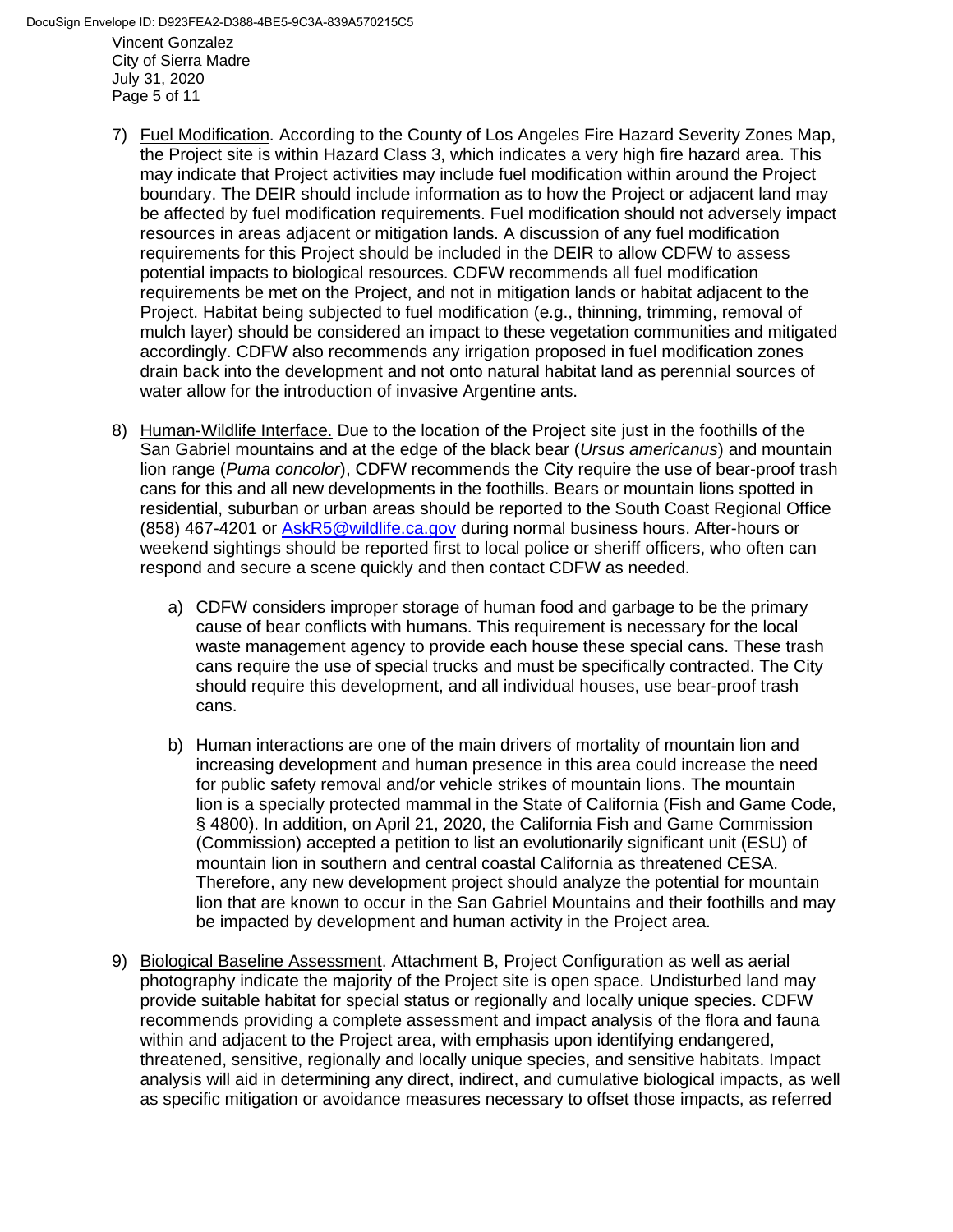in Specific Comment 6 and General Comment 3. CDFW recommends avoiding any sensitive natural communities found on or adjacent to the Project. CDFW also considers impacts to Species of Special Concern a significant direct and cumulative adverse effect without implementing appropriate avoid and/or mitigation measures. The DEIR should include the following information:

- a) Information on the regional setting that is critical to an assessment of environmental impacts, with special emphasis on resources that are rare or unique to the region [CEQA Guidelines, § 15125(c)]. The DEIR should include measures to fully avoid and otherwise protect Sensitive Natural Communities from Project-related impacts. Project implementation may result in impacts to rare or endangered plants or plant communities that have been recorded adjacent to the Project vicinity. CDFW considers these communities as threatened habitats having both regional and local significance. Plant communities, alliances, and associations with a state-wide ranking of S1, S2, S3 and S4 should be considered sensitive and declining at the local and regional level. These ranks can be obtained by visiting [https://www.wildlife.ca.gov/Data/VegCAMP/Natural-](https://www.wildlife.ca.gov/Data/VegCAMP/Natural-Communities#sensitive%20natural%20communities)[Communities#sensitive%20natural%20communities;](https://www.wildlife.ca.gov/Data/VegCAMP/Natural-Communities#sensitive%20natural%20communities)
- b) A thorough, recent, floristic-based assessment of special status plants and natural communities, following CDFW's *Protocols for Surveying and Evaluating Impacts to Special Status Native Plant Populations and Natural Communities* (see [https://nrm.dfg.ca.gov/FileHandler.ashx?DocumentID=18959&inline\)](https://nrm.dfg.ca.gov/FileHandler.ashx?DocumentID=18959&inline);
- c) Floristic, alliance- and/or association-based mapping and vegetation impact assessments conducted at the Project site and within the neighboring vicinity. *The Manual of California Vegetation*, second edition, should also be used to inform this mapping and assessment (Sawyer, 2008). Adjoining habitat areas should be included in this assessment where site activities could lead to direct or indirect impacts offsite. Habitat mapping at the alliance level will help establish baseline vegetation conditions;
- d) A complete, recent, assessment of the biological resources associated with each habitat type on site and within adjacent areas that could also be affected by the Project. CDFW's CNDDB in Sacramento should be contacted to obtain current information on any previously reported sensitive species and habitat. CDFW recommends that CNDDB Field Survey Forms be completed and submitted to CNDDB to document survey results. Online forms can be obtained and submitted at [https://wildlife.ca.gov/Data/CNDDB/Submitting-Data;](https://wildlife.ca.gov/Data/CNDDB/Submitting-Data)
- e) A review CNDDB indicate the occurrence of several special status reptile species within the Project vicinity, these include the southern California legless lizard (*Anniella stebbinsi*) and coast horned lizard (*Phrynosoma blainvillii*). The DEIR should have a complete, recent, assessment of rare, threatened, and endangered, and other sensitive species on site and within the area of potential effect, including California Species of Special Concern and California Fully Protected Species (Fish & G. Code, §§ 3511, 4700, 5050 and 5515). Species to be addressed should include all those which meet the CEQA definition of endangered, rare or threatened species (CEQA Guidelines, § 15380). Seasonal variations in use of the Project area should also be addressed. Focused species-specific surveys, conducted at the appropriate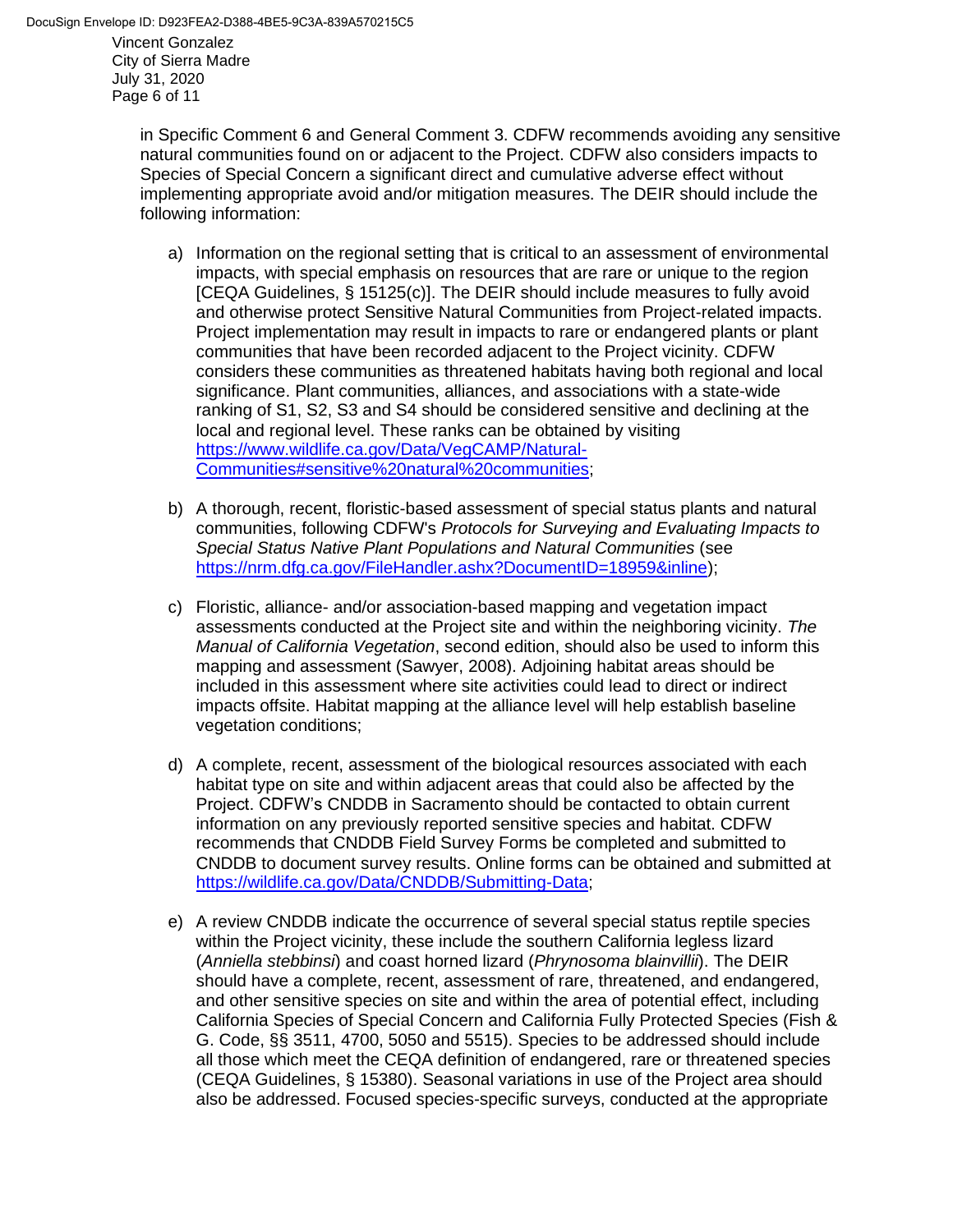time of year and time of day when the sensitive species are active or otherwise identifiable, are required. Acceptable species-specific survey procedures should be developed in consultation with CDFW and the USFWS; and,

- f) A recent, wildlife and rare plant survey. CDFW generally considers biological field assessments for wildlife to be valid for a one-year period, and assessments for rare plants may be considered valid for a period of up to three years. Some aspects of the proposed Project may warrant periodic updated surveys for certain sensitive taxa, particularly if build out could occur over a protracted time frame, or in phases.
- 10) Biological Direct, Indirect, and Cumulative Impacts. Due to the proximity of the Project site to undeveloped land and open space just north of the Project site, it is essential to understand how these open spaces and the biological diversity within them may be impacted by Project activities. This should aid in identifying specific mitigation or avoidance measures necessary to offset those impacts. CDFW recommends providing a thorough discussion of direct, indirect, and cumulative impacts expected to adversely affect biological resources, with specific measures to offset such impacts. The following should be addressed in the DEIR:
	- a) A discussion regarding indirect Project impacts on biological resources, including resources in nearby public lands, open space, adjacent natural habitats, riparian ecosystems, and any designated and/or proposed or existing reserve lands (e.g*.*, preserve lands associated with a Natural Community Conservation Plan (NCCP, Fish & G. Code, § 2800 *et. seq.*). Impacts on, and maintenance of, wildlife corridor/movement areas, including access to undisturbed habitats in adjacent areas, should be fully evaluated in the DEIR;
	- b) A discussion of potential adverse impacts from lighting, noise, temporary and permanent human activity, and exotic species and identification of any mitigation measures;
	- c) A discussion on Project-related changes on drainage patterns and downstream of the Project site; the volume, velocity, and frequency of existing and post-Project surface flows; polluted runoff; soil erosion and/or sedimentation in streams and water bodies; and, post-Project fate of runoff from the Project site. The discussion should also address the proximity of the extraction activities to the water table, whether dewatering would be necessary and the potential resulting impacts on the habitat (if any) supported by the groundwater. Mitigation measures proposed to alleviate such Project impacts should be included;
	- d) An analysis of impacts from land use designations and zoning located nearby or adjacent to natural areas that may inadvertently contribute to wildlife-human interactions. A discussion of possible conflicts and mitigation measures to reduce these conflicts should be included in the DEIR; and,
	- e) A cumulative effects analysis, as described under CEQA Guidelines section 15130. General and specific plans, as well as past, present, and anticipated future projects, should be analyzed relative to their impacts on similar plant communities and wildlife habitats.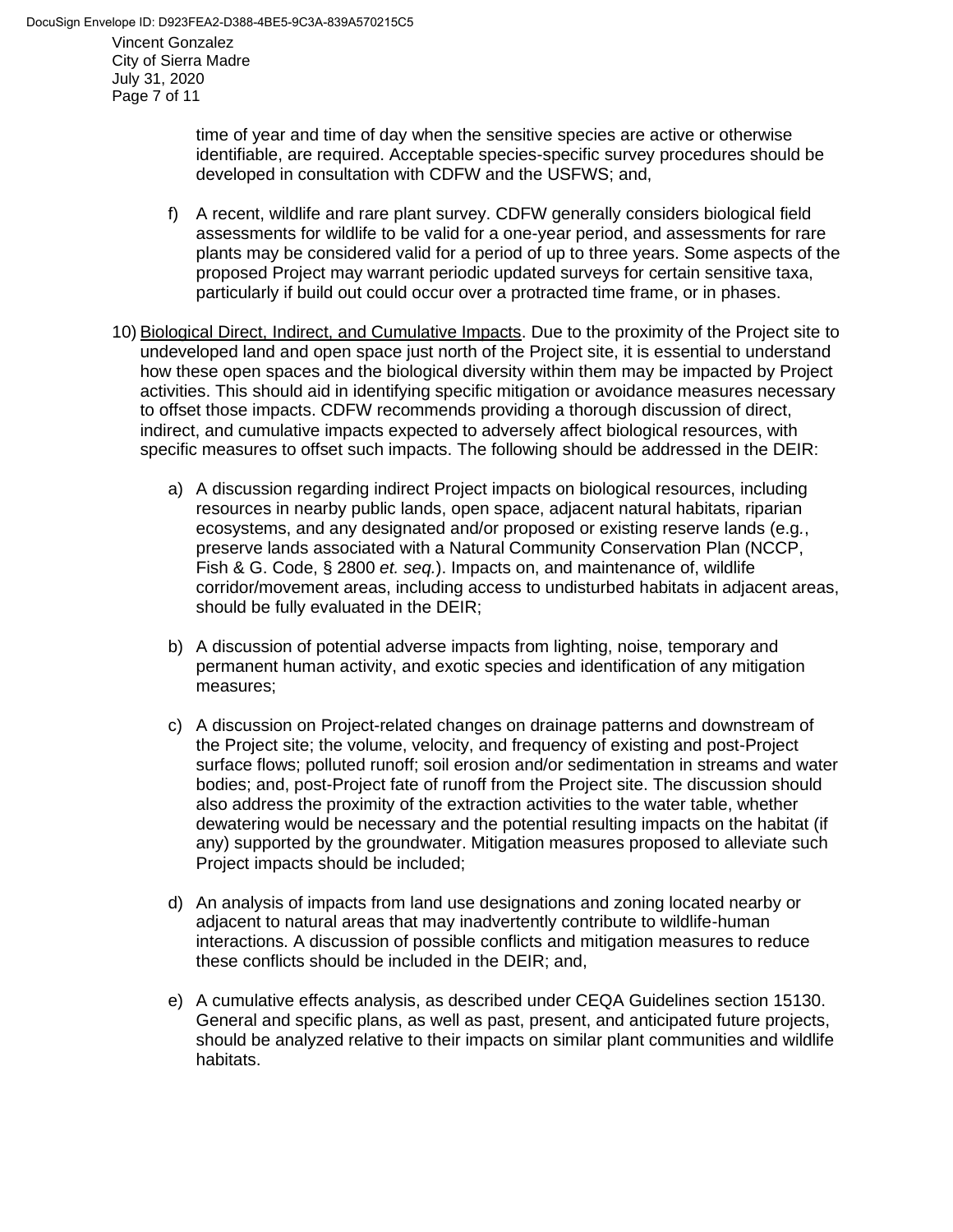Vincent Gonzalez City of Sierra Madre July 31, 2020 Page 8 of 11 DocuSign Envelope ID: D923FEA2-D388-4BE5-9C3A-839A570215C5

> 11) Wetland Resources. A review of the United States Geological Society (USGS) The National Map indicates the presence of forest/shrub wetlands, located east of the Project site. Given its proximity to the Project site, CDFW is concerned Project activities that may generate dust, noise, or light, for example, may indirectly impact the habitat values of the wetland.

In addition, recent aerial photography indicates a change in the appearance of the southeast corner of the Project site. A depression that may exist on the landscape could be an indication of vernal pools on site. Fish and Game Code states that "wetlands" means lands which may be covered periodically or permanently with shallow water and which include swamps, mudflats, fens, and vernal pools. (Fish & Game Code §2785).

CDFW, as described in Fish and Game Code section 703(a), is guided by the Fish and Game Commission's policies. The Wetlands Resources policy [\(https://fgc.ca.gov/About/Policies/Miscellaneous\)](https://fgc.ca.gov/About/Policies/Miscellaneous) of the Fish and Game Commission "…seek[s] to provide for the protection, preservation, restoration, enhancement and expansion of wetland habitat in California. Further, it is the policy of the Fish and Game Commission to strongly discourage development in or conversion of wetlands. It opposes, consistent with its legal authority, any development or conversion that would result in a reduction of wetland acreage or wetland habitat values. To that end, the Commission opposes wetland development proposals unless, at a minimum, Project mitigation assures there will be 'no net loss' of either wetland habitat values or acreage. The Commission strongly prefers mitigation which would achieve expansion of wetland acreage and enhancement of wetland habitat values."

- a) Please see Specific Comment 10 regarding indirect and cumulative impacts.
- b) The Wetlands Resources policy provides a framework for maintaining wetland resources and establishes mitigation guidance. CDFW encourages avoidance of wetland resources as a primary mitigation measure and discourages the development or type conversion of wetlands to uplands. CDFW encourages activities that would avoid the reduction of wetland acreage, function, or habitat values. Once avoidance and minimization measures have been exhausted, the Project must include mitigation measures to assure a "no net loss" of either wetland habitat values, or acreage, for unavoidable impacts to wetland resources. Conversions include, but are not limited to, conversion to subsurface drains, placement of fill or building of structures within the wetland, and channelization or removal of materials from the streambed. All wetlands and watercourses, whether ephemeral, intermittent, or perennial, should be retained and provided with substantial setbacks, which preserve the riparian and aquatic values and functions for the benefit to on-site and off-site wildlife populations. CDFW recommends mitigation measures to compensate for unavoidable impacts be included in the DEIR and these measures should compensate for the loss of function and value.
- c) The Fish and Game Commission's Water policy guides CDFW on the quantity and quality of the waters of this state that should be apportioned and maintained respectively so as to produce and sustain maximum numbers of fish and wildlife; to provide maximum protection and enhancement of fish and wildlife and their habitat; encourage and support programs to maintain or restore a high quality of the waters of this state; prevent the degradation thereof caused by pollution and contamination; and, endeavor to keep as much water as possible open and accessible to the public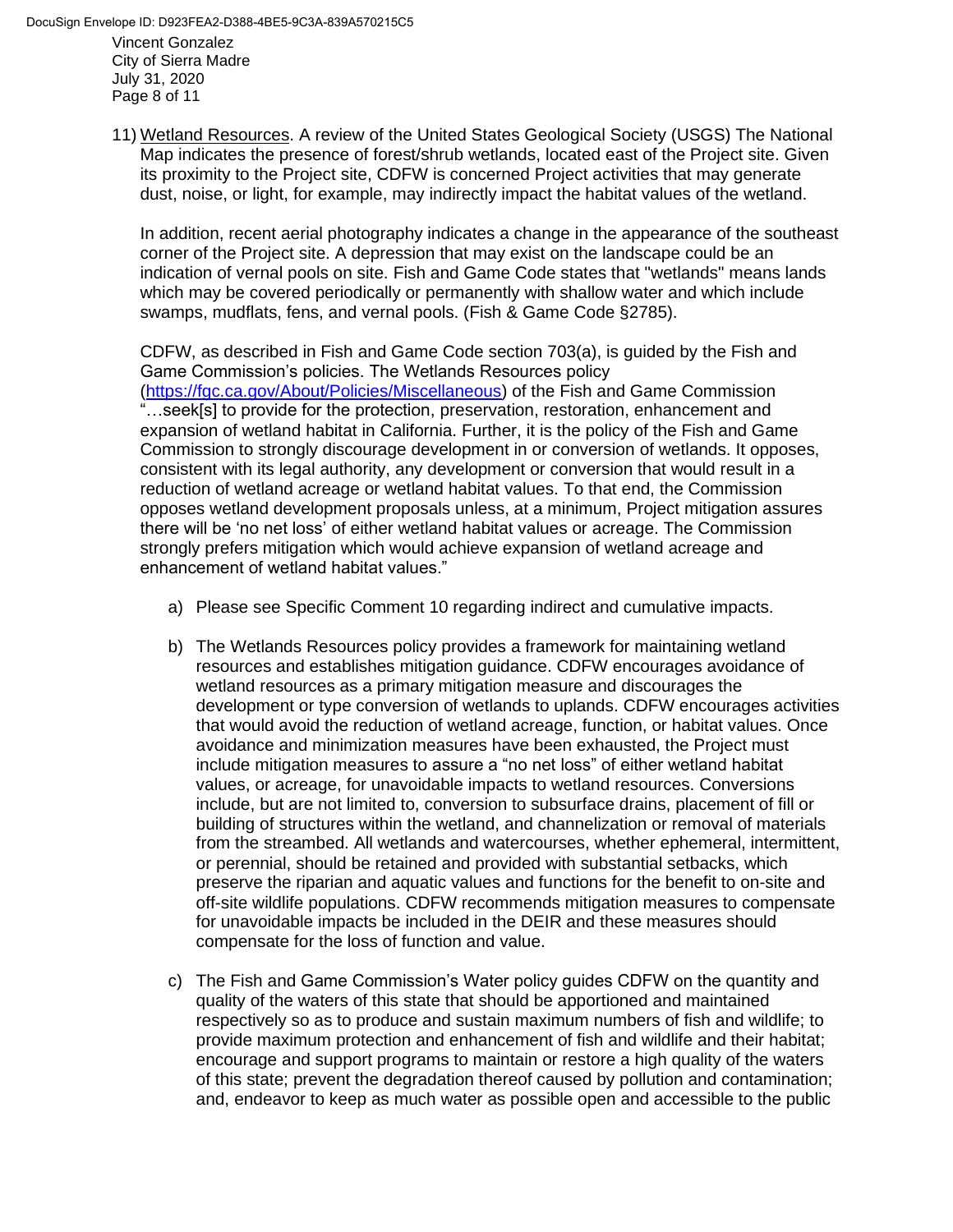for the use and enjoyment of fish and wildlife. CDFW recommends avoidance of water practices and structures that use excessive amounts of water, and minimization of impacts that negatively affect water quality, to the extent feasible (Fish & G. Code, § 5650).

d) There are very few vernal pools left in Los Angeles County; therefore, the loss of any vernal pool potentially on the Project site is significant to CDFW. Therefore, CDFW recommends the final environmental document include a discussion as to the local significance and distribution of vernal pools regionally. CEQA Guidelines §15125(c) require the City to include information on the regional setting that is critical to an assessment of environmental impacts, with special emphasis placed on analyzing resources that are or unique to the region. CDFW recommends a USFW wet and dry season protocol level survey for Branchiopods on the Project site within suitable habitat. The CEQA document should include the results of all surveys and a discussion on the presence or absence of special status species, avoidance, and mitigation measures.

### **General Comments**

- 1) Jurisdictional Waters. As a Responsible Agency under CEQA, CDFW has authority over activities in streams and/or lakes that will divert or obstruct the natural flow, or change the bed, channel, or bank (including vegetation associated with the stream or lake) of a river or stream, or use material from a streambed. For any such activities, the project applicant (or "entity") must provide written notification to CDFW pursuant to Fish and Game Code Section 1600 *et seq*.
	- a) CDFW's issuance of an LSA for a project that is subject to CEQA will require CEQA compliance actions by CDFW as a Responsible Agency. As a Responsible Agency, CDFW may consider the Environmental Impact Report of the local jurisdiction (Lead Agency) for the project. To minimize additional requirements by CDFW pursuant to section 1600 *et seq.* and/or under CEQA, the document should fully identify the potential impacts to the stream or riparian resources and provide adequate avoidance, mitigation, monitoring and reporting commitments for issuance of the LSA [\(https://wildlife.ca.gov/Conservation/LSA\)](https://wildlife.ca.gov/Conservation/LSA).
	- b) In the event the project area may support aquatic, riparian, and wetland habitats; a preliminary delineation of the streams and their associated riparian habitats should be included in the DEIR. The delineation should be conducted pursuant to the U. S. Fish and Wildlife Service (FWS) wetland definition adopted by CDFW (Cowardin et al. 1970). Be advised that some wetland and riparian habitats subject to CDFW's authority may extend beyond the jurisdictional limits of the U.S. Army Corps of Engineers' Section 404 permit and Regional Water Quality Control Board Section 401 Certification.
	- c) In project areas which may support ephemeral or episodic streams, herbaceous vegetation, woody vegetation, and woodlands also serve to protect the integrity of these resources and help maintain natural sedimentation processes; therefore, CDFW recommends effective setbacks be established to maintain appropriately-sized vegetated buffer areas adjoining ephemeral drainages.
	- d) Project-related changes in upstream and downstream drainage patterns, runoff, and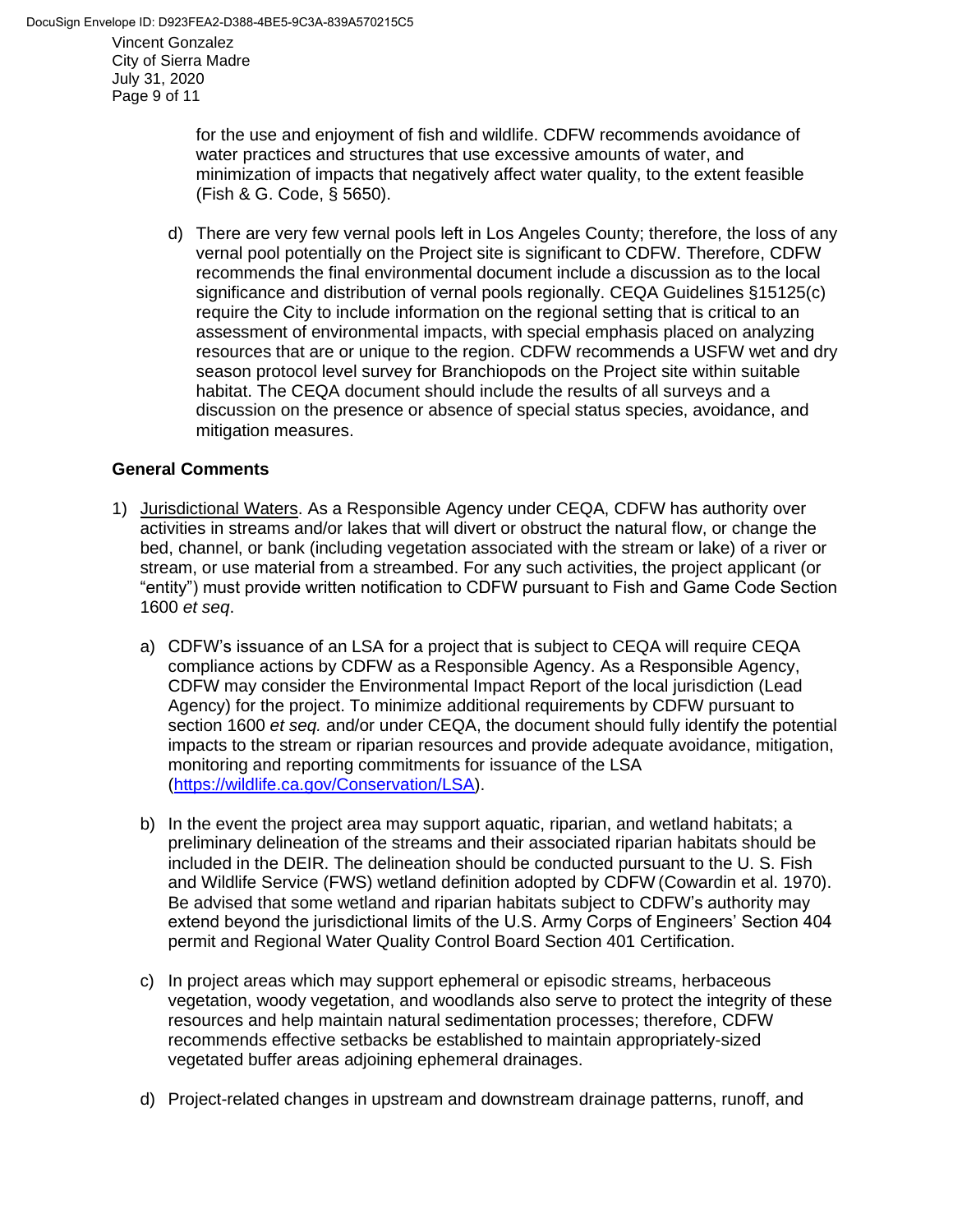sedimentation should be included and evaluated in the DEIR.

- e) As part of the LSA Notification process, CDFW requests a hydrological evaluation of the 100, 50, 25, 10, 5, and 2-year frequency storm event for existing and proposed conditions. CDFW recommends the DEIR evaluate the results and address avoidance, minimization, and/or mitigation measures that may be necessary to reduce potential significant impacts.
- 2) Project Description and Alternatives. To enable CDFW to adequately review and comment on the proposed Project from the standpoint of the protection of plants, fish, and wildlife, we recommend the following information be included in the DEIR:
	- a) A complete discussion of the purpose and need for, and description of, the proposed Project, including all staging areas and access routes to the construction and staging areas; and,
	- b) A range of feasible alternatives to Project component location and design features to ensure that alternatives to the proposed Project are fully considered and evaluated. The alternatives should avoid or otherwise minimize direct and indirect impacts to sensitive biological resources and wildlife movement areas.
- 3) Compensatory Mitigation. The DEIR should include mitigation measures for adverse Projectrelated impacts to sensitive plants, animals, and habitats. Mitigation measures should emphasize avoidance and reduction of Project impacts. For unavoidable impacts, on-site habitat restoration or enhancement should be discussed in detail. If on-site mitigation is not feasible or would not be biologically viable and therefore not adequately mitigate the loss of biological functions and values, off-site mitigation through habitat creation and/or acquisition and preservation in perpetuity should be addressed. Areas proposed as mitigation lands should be protected in perpetuity with a conservation easement, financial assurance and dedicated to a qualified entity for long-term management and monitoring. Under Government Code section 65967, the Lead Agency must exercise due diligence in reviewing the qualifications of a governmental entity, special district, or nonprofit organization to effectively manage and steward land, water, or natural resources on mitigation lands it approves.
- 4) Long-term Management of Mitigation Lands. For proposed preservation and/or restoration, the DEIR should include measures to protect the targeted habitat values from direct and indirect negative impacts in perpetuity. The objective should be to offset the Project-induced qualitative and quantitative losses of wildlife habitat values. Issues that should be addressed include (but are not limited to) restrictions on access, proposed land dedications, monitoring and management programs, control of illegal dumping, water pollution, and increased human intrusion. An appropriate non-wasting endowment should be set aside to provide for long-term management of mitigation lands.
- 5) Translocation/Salvage of Plants and Animal Species. Translocation and transplantation is the process of moving an individual from the Project site and permanently moving it to a new location. CDFW generally does not support the use of, translocation or transplantation as the primary mitigation strategy for unavoidable impacts to rare, threatened, or endangered plant or animal species. Studies have shown that these efforts are experimental and the outcome unreliable. CDFW has found that permanent preservation and management of